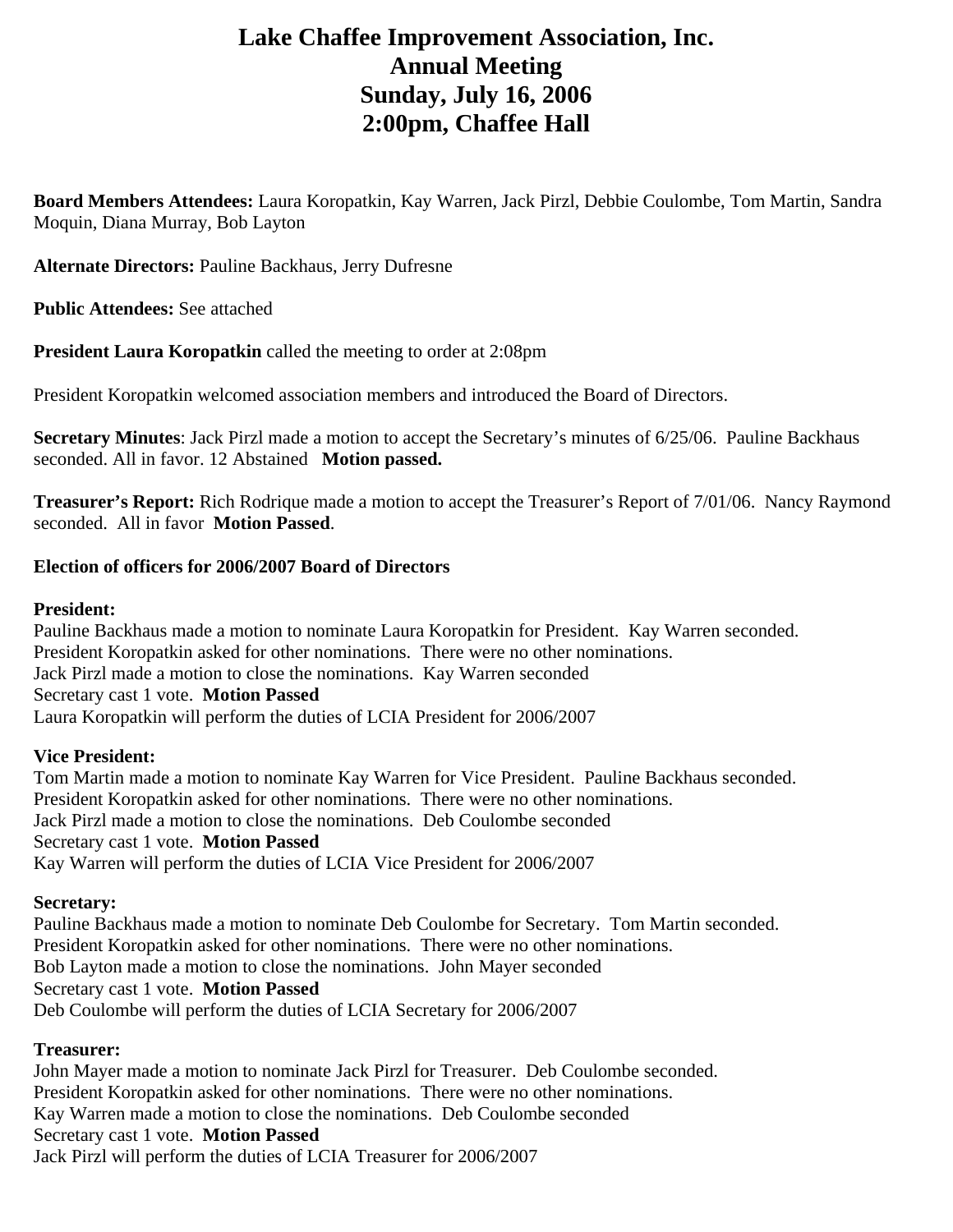# **Director – 3 year term:**

Pauline Backhaus made a motion to nominate Tom Martin for a Director 3 year term. Deb Coulombe seconded. President Koropatkin asked for other nominations. There were no other nominations

Gerry Dufresne made a motion to close the nominations. Deb Coulombe seconded

#### Secretary cast 1 vote. **Motion Passed**

Tom Martin will perform the duties of a LCIA Director 3 year term for 2006/2007

## **Director – 3 year term:**

Bob Layton made a motion to nominate John Mayer for a Director 3 year term. Kay Warren seconded John Mayer declined

President Koropatkin made a motion to nominate Stephen Donnell for a Director 3 year term. Pauline Backhaus seconded.

President Koropatkin asked for other nominations. There were no other nominations

Jack Pirzl made a motion to close the nominations. Deb Coulombe seconded

Secretary cast 1 vote. **Motion Passed** 

Stephen Donnell will perform the duties of a LCIA Director 3 year term for 2006/2007

# **Director – 2 year term:**

Marilyn Delgrasso made a motion to nominate Roger Frost for a Director 2 year term. Sandra Moquin seconded Roger Frost declined

Pauline Backhaus made a motion to nominate Carol Natitus for a Director 2 year term. Tom Martin seconded. Sandra Moquin made a motion to nominate Marilyn Delgrasso for a Director 2 year term. Roger Frost seconded. Tom Martin made a motion to nominate Jerry Dufresne for a Director 2 year term. Bob Layton seconded

Jack Pirzl made a motion to close the nominations. Deb Coulombe seconded

A vote taken by members – Gerry Dufresne received 10 votes, Carol Natitus received 7 votes and Marilyn Delgrasso received 3 votes.

Jerry Dufresne will perform the duties of a LCIA Director 2 year term for 2006/2007

# **Alternate Director – 1-year term:**

Tom Martin made a motion to nominate Marilyn Delgrasso for an Alternate Director 1 year term. Sandra Moquin seconded.

Rich Rodrique made a motion to nominated Carol Natitus for an Alternate Director 1 year term. Nancy Raymond seconded.

Pauline Backhaus made a motion to close the nominations. Deb Coulombe seconded

A vote taken by members – Marilyn Delgrasso received 12 votes; Carol Natitus received 5 votes Marilyn Delgrasso will perform the duties of a LCIA Alternate Director 1 year term for 2006/2007

# **Alternate Director – 1-year term:**

Kay Warren made a motion to nominate Pauline Backhaus for an Alternate Director 1 year term. Tom Martin seconded.

President Koropatkin asked for other nominations. There were no other nominations

Bob Layton made a motion to close the nominations. Kay Warren seconded

Secretary cast 1 vote. **Motion Passed** 

Pauline Backhaus will perform the duties of a LCIA Alternate Director 1 year term for 2006/2007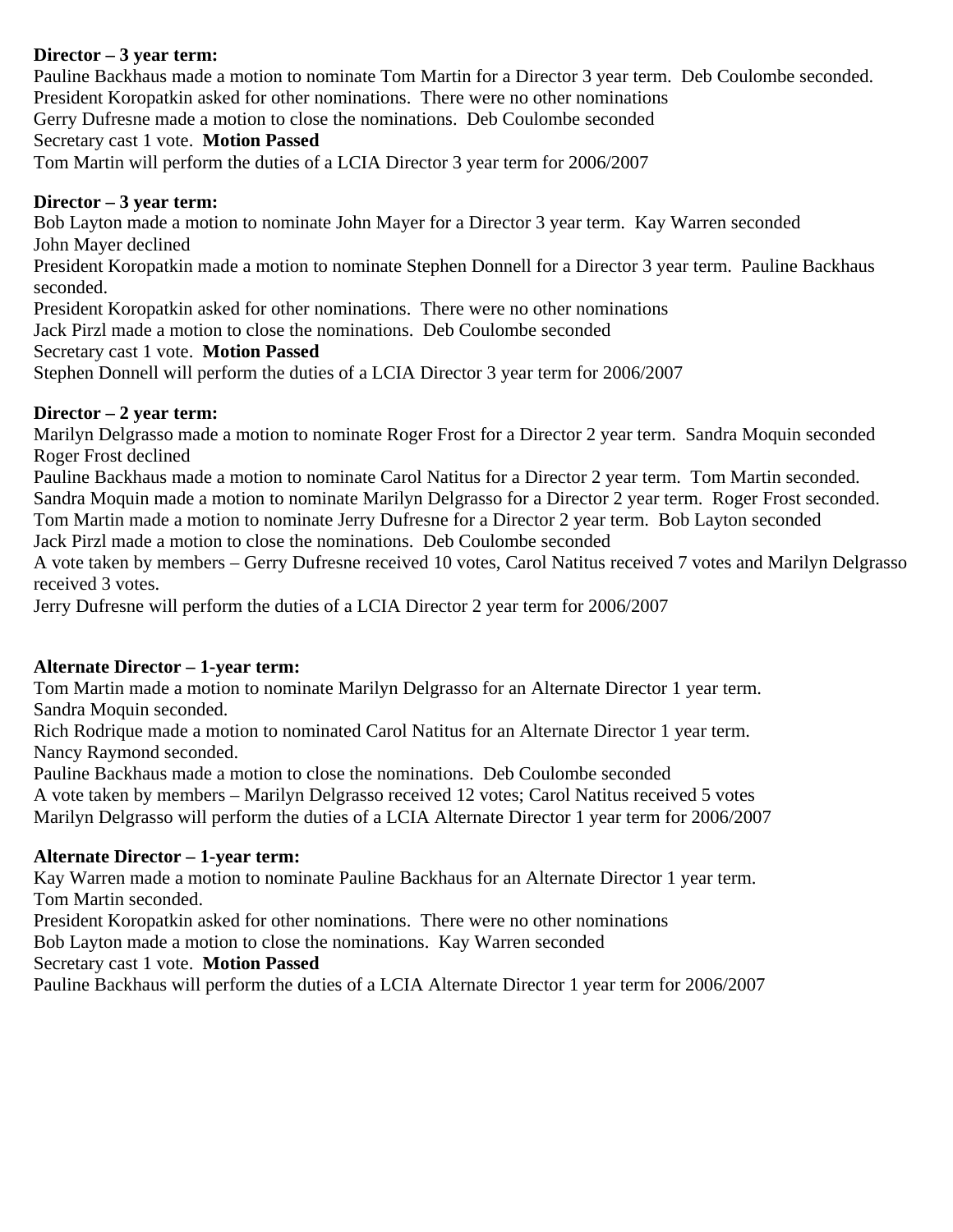# **Alternate Director – 1-year term:**

Pauline Backhaus made a motion to nominate Carol Natitus for an Alternate Director 1 year term. Tom Martin seconded.

Marilyn Delgrasso made a motion to nominate Roger Frost for an Alternate Director 1 year term. Sandra Moquin seconded.

Pauline Backhaus made a motion to close the nominations. Deb Coulombe seconded

A vote taken by members – Carol Natitus received 14 votes; Roger Frost received 5 votes

Carol Natitus will perform the duties of a LCIA Alternate Director 1 year term for 2006/2007

# **Chairman's Reports:**

## **Road Chairman: Gerry Dufresne**

Jerry talked with Hipski about paving Shorefront Dr., once Aug budget is passed, Shorefront Dr will be put on the agenda to be paved. There were complaints about the snow plowing this last winter. All association members concerns were brought to his attention. Request for quotes to go out soon for next winter season. A few roads in need of repair due to all the heavy rains. A concern has been brought up with the waste removal trucks and the weight issue on the roads. Matter is being discussed by the Board of Director. Stop sign on the corner of Lakeview and Circle Dr has still has not been replaced by the Town of Ashford. It has been addressed to the highway dept by Jerry Dufresne and President Koropatkin. A letter to the town selectman will be going out to address the issue. A question was asked about Maple Dr repairs. It was looked at and repairs will take place. Any lost and found issues can be address on the website or the newsletter

#### **Constable Chairman: Gerry Dufresne**

A report came in that a house was broken into several weeks ago. A boat trailer was stolen. Incident was not reported until a couple of weeks after the incident happened. Constable Defresne advised the association member to report it to the state police. In another incident (as reported by association members at the meeting) a pipe bender was stolen, but was not reported to Constable Dufresne. A report of camping with a fire on Swing Island was reported at the meeting. Any issues association members are uncomfortable with or know should not be happening call Constable Dufresne at 487-3590, President Koropatkin at 487-3595 or State Police 896-3200.

#### **Beach Chairman**: **Joe Almquist**

Some roots still need to be cut, grass is a continuously being mowed and sand raked, culvert put in at the Main Beach. Association members feel trash should be picked up daily and sand needs to put in. Mother beach has been cleaned up and grass mowed.

#### **Bingo Chairman: Jack Pirzl**

Bingo slowing down for the summer months. Looking into revising monies being paid out based on number of people who come to play. Looking for volunteers for kitchen help (5:00pm – 7:00pm) and floor workers (7:00pm – 10:00pm).

#### **Fundraising: Laura Koropatkin**

The fundraisers held during the year were a boating class which profited \$220.00, Tag sale/sweatshirt & hat sale profited \$442.00 and the Holiday Bazaar profited \$1108.28. Any coyotes sold were as priced, no profit was made. To date 65 coyotes are on the lake and it has help with the geese population.